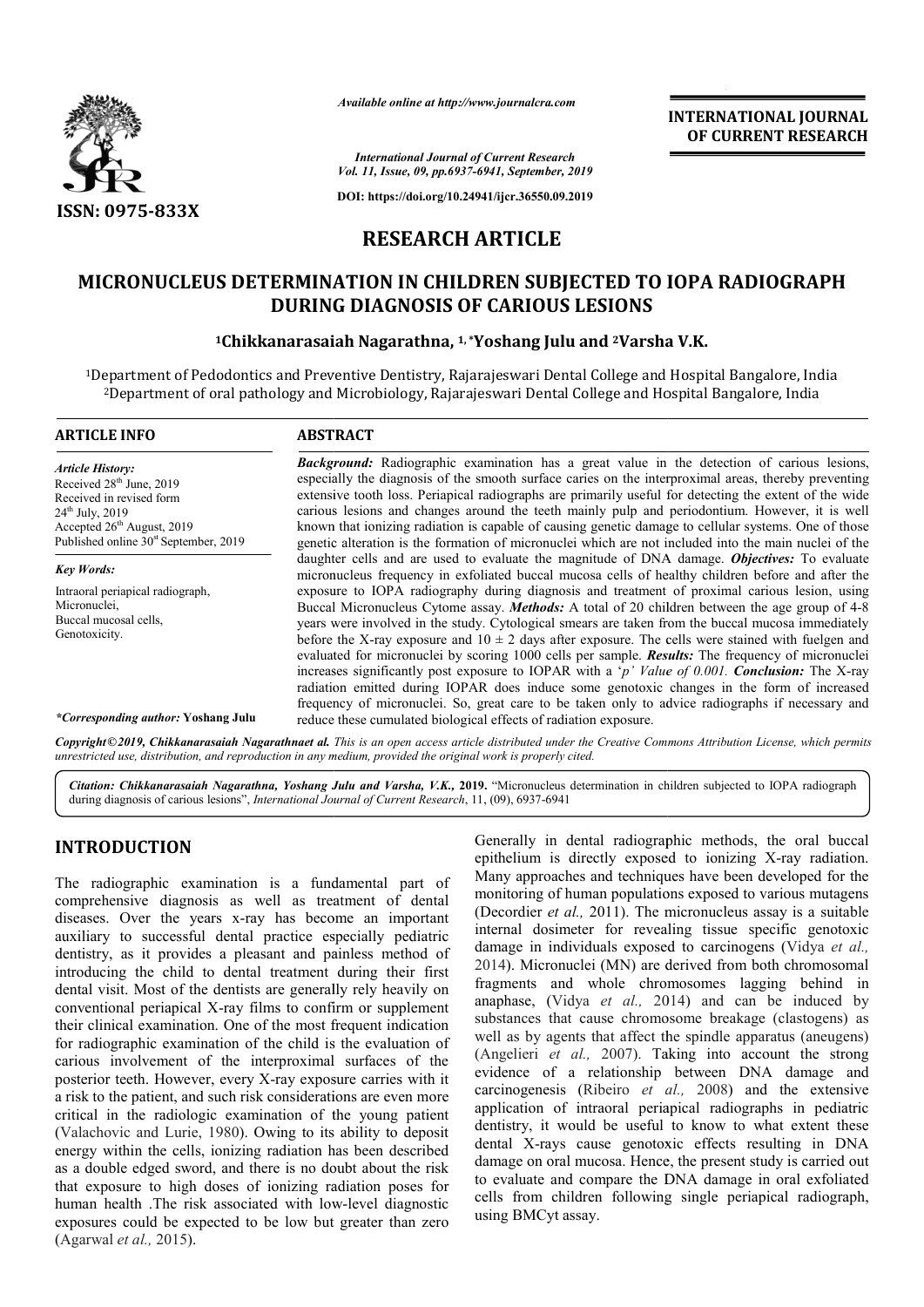## **MATERIALS AND METHODS**

The present study was conducted after obtaining approval from the Instutional Ethical Committee and signed written informed consent from parents of 20 healthy children, who were advised to undergo intraoral periapical radiograph as a part of their diagnostic procedure and who were referred to the Department of Pedodontics and Preventive Dentistry, Rajarajeswari Dental College and Hospital, Bangalore.

## **Inclusion criteria**

- 1. Healthy Children who were subjected to single periapical radiograph for diagnosis of proximal caries.
- 2. Age range- 4 to 8 years.

#### **Exclusion criteria**

- 1. Presence of systemic diseases or being differently abled.
- 2. Radiographic exposure within the last 6 months.
- 3. Recent use of antibiotics.
- 4. Repeated aphthous stomatitis and skin reactions.

#### **Screening and sample collection**

In this ex vivo study, 20 children included and were asked to rinse their mouth with normal water to eliminate any unwanted debris before sample collection. Exfoliated buccal mucosal cells were collected by scraping the right/left buccal mucosa with a wooden spatula immediately before the radiographic exposure and  $10 \pm 2$  days after exposure.

#### **Exfoliated buccal cell staining for microscopy**

The buccal mucosal cells were transferred to the microscope slides and were allowed to dry. Initial fixation was done using ethanol: acetic acid solution at a ratio of 3:1 followed by serial fixation using 50% (vol/vol) and 20% (vol/vol) ethanol for 1 min, respectively. After washing in distilled water for 2 min, the slides were treated with 5 M Hcl for 20 min and then rinsed with distilled water thoroughly for 3 min. They were then drained, but not allowed to dry out, and were stained with Schiff's reagent for 90 min in the dark at room temperature. The slides were then rinsed in running tap water for 5 min and rinsed well in distilled water. Then the cells were counterstained with 0.2% (wt/vol) Light Green for 20–30 s and rinsed well in distilled water. To remove any residual moisture, the slides were immediately placed face down onto Dr Watts no. 1 filter paper and were allowed to dry for 10–15 min. The efficiency of staining and the presence of cells were examined at  $\times$  100 and  $\times$  400 magnification, respectively. Thereafter, the slides were dried completely for at least 30 min before placing a coverslip with distrene dibutylphthalate xylene (DPX) and the cells were viewed under fluorescence with a far-red filter and Feulgen-stained DNA appeared bright red in color.

#### **BMCyt assay analysis**

Coded slides were examined for 1,000 cells per subject at  $\times$ 400 magnification. In each slide, 250 intact epithelial cells were scored for the presence of micronuclei. As four slides per subject were scored, a total ssf 1,000 cells were scored per subject. The criteria for designating micro-nuclei was scored according to Tolbert *et al.* (1991) which includes:

- a. Rounded smooth perimeter suggestive of a membrane.
- b. Less than one third of the diameter of the associated nucleus, but large enough to discern shape and colour.
- c. Staining intensity similar to that of the nu-cleus.
- d. Texture similar to that of the nucleus.
- e. Same focal plane as the nucleus.
- f. Absence of overlap with, or bridge to, the nucleus.

#### **Statistical method**

The data obtained were tabulated and subjected to statistical analysis with SPSS software version 20.0. Descriptive Statistics includes expression of micronuclei at before and after radiographic exposure in terms of Mean & SD. Wilcoxon Signed Rank test was used to compare the mean micronuclei between before and after radiographic exposure periods. '*p'- Value of 0.001* were considered statistically significant.

#### **RESULTS**

**Table 1. Comparison of mean no. of total Micronuclei per 1000 cells between before and after radiographic exposure using Wilcoxon signed rank test**

| Variable Time |               | Ν  | Mean | SD   | Mean Diff |          | P-Value                |
|---------------|---------------|----|------|------|-----------|----------|------------------------|
| Total         | <b>Before</b> | 20 | 0.25 | 0.72 | $-7.40$   | $-3.853$ | $< 0.001$ <sup>*</sup> |
|               | After         | 20 | 7.65 | 3.01 |           |          |                        |





**Graph 1. Comparison of mean no. of Micronuclei per 1000 cells before and after radiographic exposure**

In the present study, the genotoxic effects of X-Ray exposure during intraoral periapical radiographic examination were evaluated immediately before and after exposure. A total number of 20,000 cells were analysed for each group. The cells with micronuclei showed presence of both a main nucleus and one or more smaller nuclei. Table 1 shows the frequencies of micronucleated cells in children undergoing IOPAR. The mean frequency of cells with micronuclei before and after exposure were 0.25% and 7.65% respectively. These data are summarized in Graph 1. The difference in frequency of micronuclei was statistically significant (*P-Value of 0.001*) which indicates that the X-Ray can induce some amount of genotoxic changes in the buccal mucosal cells of childen.

#### **DISCUSSION**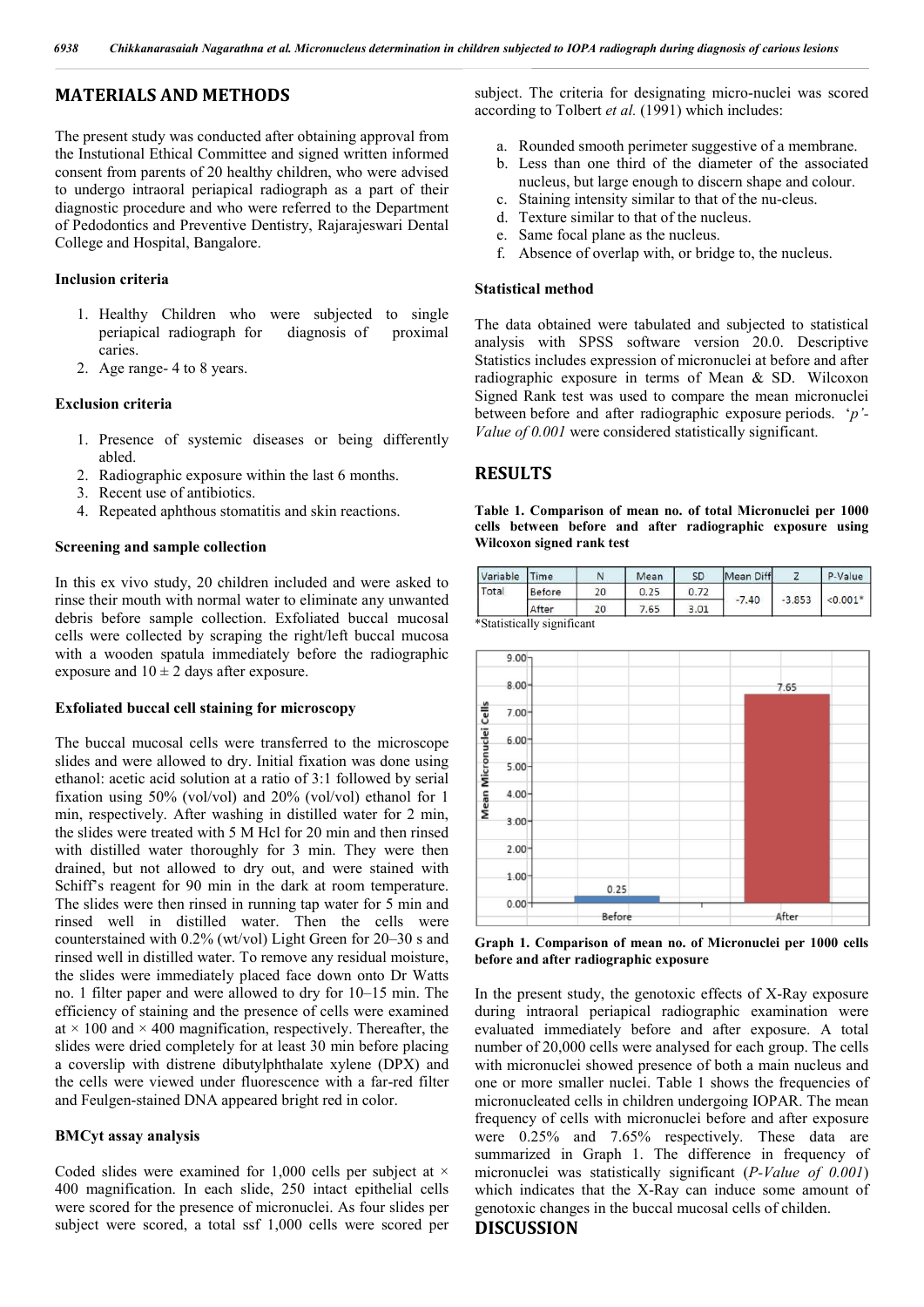Carcinogenesis is a multistep process governed by genetic or epigenetic mechanisms and signalling pathways that leads to the change in morphology and cellular behaviour resulting in mutations related to the control of cell division, cell death, and metastatic potential.<sup> $(6)$ </sup> According to literature review there are various genetic environmental and life style factors which causes DNA damage and hence increases the risk of cancer. Among these agents, ionizing radiation forms the bulk of contribution to human exposure because of its wide use for diagnostic and therapeutic purposes. Ionizing radiation is a potent mutagenic agent, inducing both gene mutations and chromosomal aberrations (Cerqueira *et al.,* 2008). These roentogen rays are indispensable in modern medicine and dentistry as they have a cardinal tool in diagnosis, treatment planning, to assess prognosis and hence to deliver a comprehensive dental care. Even though radiation is widely used in diagnostic and therapeutic purpose, there is considerable concern about the potential harmful effects associated with radiation exposure (Vidya *et al.,* 2014). In general, children are more susceptible to toxic agents than adults, so ionizing radiation can be a mutagenic gent with cumulative action (Evelyn Louise Antonio *et al.,* 2017). Considering the fact that the individual may be repeatedly subjected to various types x-rays over a life time, there may be increase in the frequency of nuclear alteration following such events. Thus the cumulative effect of small doses on sensitive tissues could trigger cytotoxic effects, resulting in chronic cellular aggregation, compensatory cell proliferation, tumor development and carcinogenesis. Our study has demonstrated the genotoxic effects associated with conventional intraoral radiography which is a mandatory supplemental tool in dental practice. This periapical imaging is used mainly for detection of caries, changes around the root and periodontium and to check the status of developing tooth. IOPA radiography is routinely advised in pediatric practice and hence it is important task to study the various changes in and around the cellular system and genetic damages associated with these rays.

Assessment of genotoxicity can be performed at different steps of the interaction as well as the effect of the mutagen on DNA. Today there are several well-established methods for evaluating the mutagenic potential of physical and chemical agents. One of those methods include the detection of micronucleus which is a very reliable noninvasive biodosimeter. The buccal epithelium is under direct exposure to dental radiographic examination, so it is a primary target for the radiation induced damage. In addition, unlike peripheral lymphocytes, epithelial cells can be easily and rapidly sampled, do not have to be cultivated, do not require stimulation or metaphase preparations; therefore, application of the micronucleus test in epithelial cells is considered as a sensitive tool to biomonitor genetic damage in populations exposed to several genotoxic agents. The possible genetic effect from IOPA radiography, by observing micronucleus occurrence in the buccal epithelial cells, has been assessed in our study. It is evaluated before and 8-12 days after exposure. This time period following exposure is enough for the formation of micronucleus on the basis of turnover in the epithelial cell kinetics (Popova *et al.,* 2007). Micronuclei are the microscopically visible round or oval cytoplasmic chromatin mass in the extranuclear vicinity. They originate from mitosis and consist of eccentric chromosomes, chromatid fragments, or whole chromosomes, which failed to reach spindle poles during mitosis (Neville *et al.,* 2002; Agarwal *et al.,* 2014). When the basal stem cells divide, damaged and

fragmented chromosomes can lag during mitotic division and appear in the cytoplasm of the daughter cells as a small nuclear particle. It is essential to know that genetic alteration/response also depends on the individual's environmental exposure (to carcinogen), occupational exposure, diet etc. It is also important to believe the fact that, the genotoxic response to mutagenic agent depends on individual genetic variability, tolerance of the target cells, alterations in the immune system and other constitutional factors such as age and gender (Vidya *et al.,* 2014). Tolbert *et al.* (1991) developed the criteria for scoring the cells and it is the most widely used criteria for evaluation of MN frequency till today. Several staining methods have been used for the evaluation of micronucleus. Although DNA-specific stains are preferred for staining MN, the most commonly used staining procedure for identifying DNA of the nucleus and MN is the feulgen stain.

In our study we have considered the formation of micronuclei before and after exposure to single IOPA radiograph [Figure 2 & 3]. The mean frequency of micronucleus in buccal mucosa before exposure was 0.25 and after exposure was 7.65 respectively; this diference was statistically significant. These results are fully in line with Mohan *et al.* (2016) who compared the genotoxic effect induced by periapical radiography and panoramic radiography. The mean value of micronuclei, condensed chromatin, karyorrhectic cells, pyknotic cells, karyolytic cells, and cells with nuclear bud was found to be increased after IOPAR and panoramic radiographic exposure.The mean value of micronuclei after exposure was significantly (*P=*0.008) higher in patients who underwent periapical radiography rather than panoramic radiography indicating of more genotoxic effects induced by intraoral periapical radiograph. According to yet another study by Preethi et al. the number of micronuclei increases significantly post exposure to both bitewing and digital dental panoramic radiography in children, but the frequency was higher in bitewing radiographs (Preethi *et al.,* 2016). Many other studies Cerqueira *et al.* (2008)*,* Waingade (2012), Arora *et al*. (2014) and Silva *et al.* (2007) have concluded that the frequency of formation of micronuclei was statistically significant after exposure to panoramic radiography and also some other authors have showed significant increase in the frequencies of other nuclear alterations.

The studies by Popova *et al.* (2007), and Madhavan *et al*. (2011) found overall increase in mean micronuclei number after exposure to panoramic radiography but the increase in number was statistically insignificant. Other studies conducted by Ribeiro (2008) showed no alteration in frequency of micronuclei after radiographic exposure. On the other hand Angeleri *et al.* (2007) have conducted studies in children who were undergoing panoramic radiography and compared the cytotoxicity and genotoxicity. Lorenzoni *et al.* (2011) also evaluated DNA damage and cellular death in exfoliated buccal mucosa cells from children undergoing orthodontic radiographs. Both the study have concluded that that panoramic dental radiography might not induce chromosomal damage, but may be cytotoxic. Recent studies by Carlin *et al.*  (2010) with CBCT have shown that mutagenicity was not induced by CBCT but in contrast cytotoxicity can be appreciated. The successive occurrence of these micronuclei may delay the renewal of the epithelium lining in the oral cavity. Increase in Micronuclei formation increases the predisposition to malignant transformation in an individual over a cumulative period (Carrad *et al.,* 2007).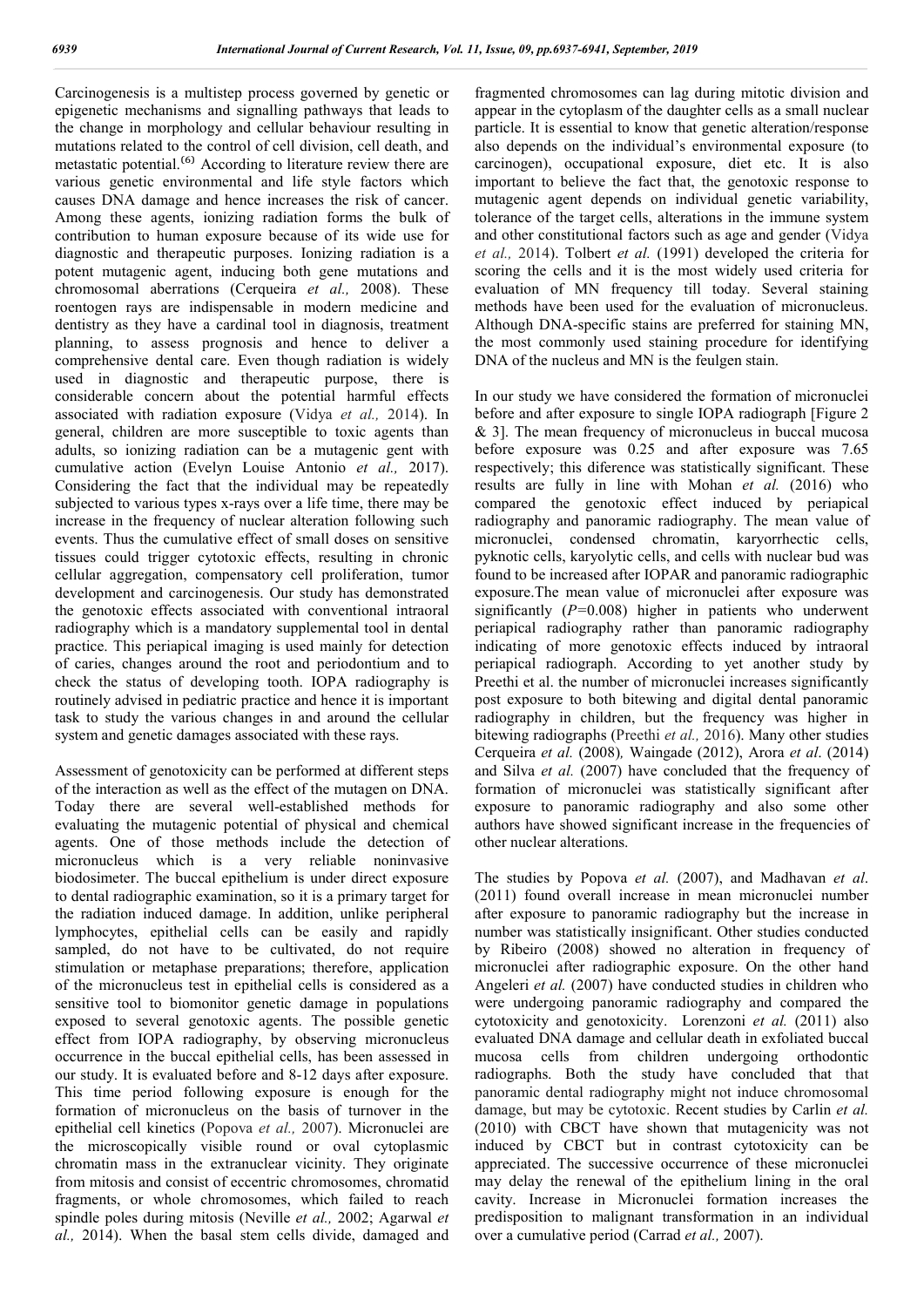

**Figure 1. Exfoliative buccal mucosal cells showing cytoplasm and nucleus under H & E Stain for confirmation of presence of cells (400x and x10 to 100x).**



**Figure 1. Preexposed exfoliative buccal mucosal cells showing cytoplasm and nucleus under fluorescence microscopy (400x and x10 to 100x)**



**Figure 1. Postexposed exfoliative buccal mucosal cells showing cytoplasm, nucleus and micronuclei under fluorescence microscopy (400x and x10 to 100x 0)**

It was repeatedly emphasized that this noninvasive method might be a suitable biomonitoring approach for the detection of genotoxicity and hence increased cancer risk in humans in a regular basis. But the processing of the collected samples was time-consuming, and identification of MN proper was tedious, as we performed manual staining and a visual examination count. Although the study concluded statistically significant results, further studies with large sample sizes, which are epidemiological in nature and conducted under different clinical scenarios and with different radiographic exposure, with different age groups and using automatic counting are required.

## **Conclusion**

- The present ex vivo study was conducted to evaluate the extent of genetic changes on the basis of MN frequency in exfoliated buccal mucosa cells before and after exposure to intra oral periapical radiographs in children.
- It was concluded that the frequency of micronuclei increases post exposure to IOPA radiographs. So, it is important know more about these miniature nuclear offshoots which may cause cumulated biological effects of radiation exposure.
- This study will contribute to a better understanding of radiation induced changes seen on the oral mucosa after diagnostic radiography.
- By using an accurate radiographic technique and following the current radioprotection criteria, we can avoid unnecessary repetition and thus reducing the risk of promoting chromosomal changes at each exposure.

**Acknowledgement:** We are indebted to Dr Girish HC, Department of oral pathology and Microbiology for his most valuable contribution to this study. We also extent our gratitude to the management of Rajarajeswari Dental College, Bangalore, India, for their constant encouragement and support.

**Conflicts of interest:** The authors declare no conflict of interest

**Funding statement**- No external funding provided.

#### **Abbrevations**

BMCyt assay- Buccal Micronucleus Cytome assay CBCT-Cone Beam Computed Tomography DNA- Deoxyribonucleic acid IOPAR- Intraoral periapical radiographic MN - Micronuclei

## **REFERENCES**

- Valachovic RW, Lurie AG. 1980. Risk-benefit considerations in pedodontic radiology. *Pediatr Dent.,* 2(2):128-46.
- Agarwal P, Puttalingaiah Vinuth D, Haranal S, Thippanna CK, Naresh N, Moger G. 2015. Genotoxic and cytotoxic effects of X-ray on buccal epithelial cells following panoramic radiography: A pediatric study. *Journal of Cytology/Indian Academy of Cytologists,* 32(2):102-6.
- Decordier I, Papine A, Loock KV, Plas G, Soussaline F, Kirsch‑Volders M. 2011. Automated image analysis of